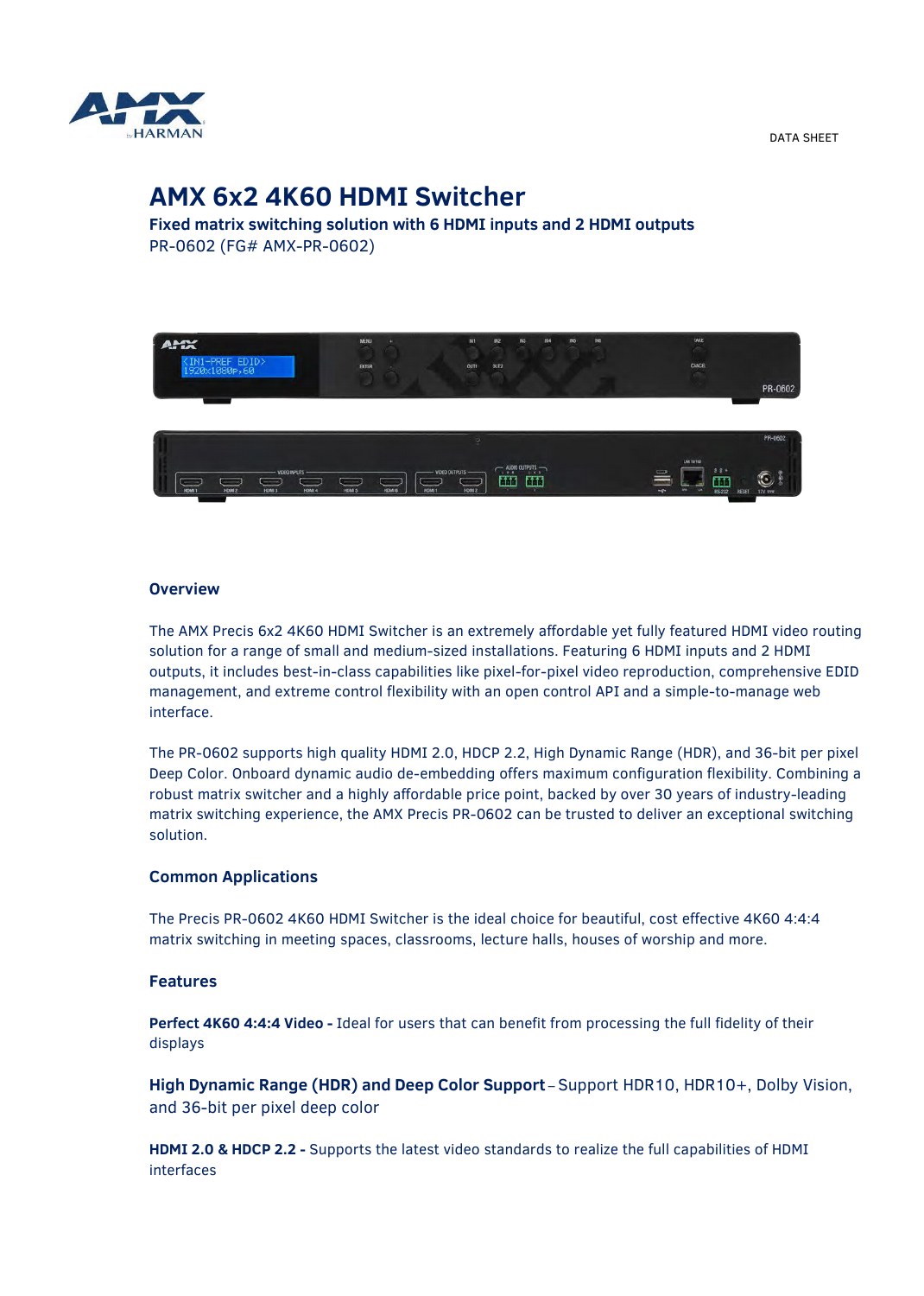EDID Management - Provides comprehensive management of EDID to ensure that every source is displayed at the optimal resolution and format

Audio De-Embedding - Includes the convenience of analog audio de-embedding from each HDMI output separately

H-Control Upgradable - Ready to support H-control in the future by firmware re-writing via USB.

Multiple Control Options - Multiple control options are available including: Open API Control over IP and Serial, full Web GUI console, and front panel buttons

| opcemcacions                                                |                                                                                                                                                                                                                                                                                                                                                             |
|-------------------------------------------------------------|-------------------------------------------------------------------------------------------------------------------------------------------------------------------------------------------------------------------------------------------------------------------------------------------------------------------------------------------------------------|
| General                                                     |                                                                                                                                                                                                                                                                                                                                                             |
| <b>Dimensions</b>                                           | 10.59 in (26.9cm) depth<br>17.24 in (43.8m) width<br>1.73 in (4.4cm) height                                                                                                                                                                                                                                                                                 |
| Weight                                                      | Approx. 6.3 lbs (2.85 kg)                                                                                                                                                                                                                                                                                                                                   |
| <b>Shipping Weight</b>                                      | Approx. 9.5 lbs (4.3 kg)                                                                                                                                                                                                                                                                                                                                    |
| <b>Mounting Options</b>                                     | <b>Includes mounting brackets</b>                                                                                                                                                                                                                                                                                                                           |
| <b>MTBF</b>                                                 | 643,465 hrs                                                                                                                                                                                                                                                                                                                                                 |
| <b>Airflow Approvals</b>                                    | Forced air cooling from right to left (openings on sides of case)                                                                                                                                                                                                                                                                                           |
| <b>Regulatory Compliance</b><br><b>Included Accessories</b> | <b>FCC Part 15 Class B</b><br><b>EN 55032</b><br><b>EN 55035</b><br><b>CB IEC/EN 60950</b><br><b>CB IEC/EN 62368-1</b><br>UL 62368-1<br><b>RoHS/REACH</b><br><b>EMC (Australia)</b><br><b>EMC</b> (Canada)<br><b>EMC (UKCA)</b><br>Prop65<br>1x 12V/3A DC Power Adapter<br>1x US Pins<br>1x EU Pins<br>1x UK Pins<br>1x AU Pins<br>3x 3-Pin Terminal Blocks |
| <b>Active Power Requirements</b>                            | <b>2x Mounting Ears</b>                                                                                                                                                                                                                                                                                                                                     |
|                                                             |                                                                                                                                                                                                                                                                                                                                                             |
| <b>AC Power</b>                                             | 12 VDC 3A Max Output; 100-240V 50/60Hz AC Input                                                                                                                                                                                                                                                                                                             |
| <b>Power Consumption</b>                                    | 15.1 Watts max<br>3.8 Watts idle                                                                                                                                                                                                                                                                                                                            |
| <b>Power Connector</b>                                      | 2.5 mm Screw Down Locking Power Connector                                                                                                                                                                                                                                                                                                                   |
| <b>Power Supply</b>                                         |                                                                                                                                                                                                                                                                                                                                                             |
| <b>External, Included</b>                                   | Yes                                                                                                                                                                                                                                                                                                                                                         |
|                                                             |                                                                                                                                                                                                                                                                                                                                                             |
| <b>Environmental</b>                                        |                                                                                                                                                                                                                                                                                                                                                             |
| <b>Temperature (Operating)</b>                              | 32°F (0°C) to 122°F (50°C)                                                                                                                                                                                                                                                                                                                                  |
| Temperature (Storage)                                       | -4°F (-20°C) to 140°F (60°C)                                                                                                                                                                                                                                                                                                                                |
| <b>Humidity (Operating)</b>                                 | 10% to 90% RH (non-condensing)                                                                                                                                                                                                                                                                                                                              |
| <b>Humidity (Storage)</b>                                   | 10% to 90% RH (non-condensing)                                                                                                                                                                                                                                                                                                                              |
| <b>Thermal Dissipation (Max)</b>                            | 51.5 BTU/hr                                                                                                                                                                                                                                                                                                                                                 |

## **Specifications**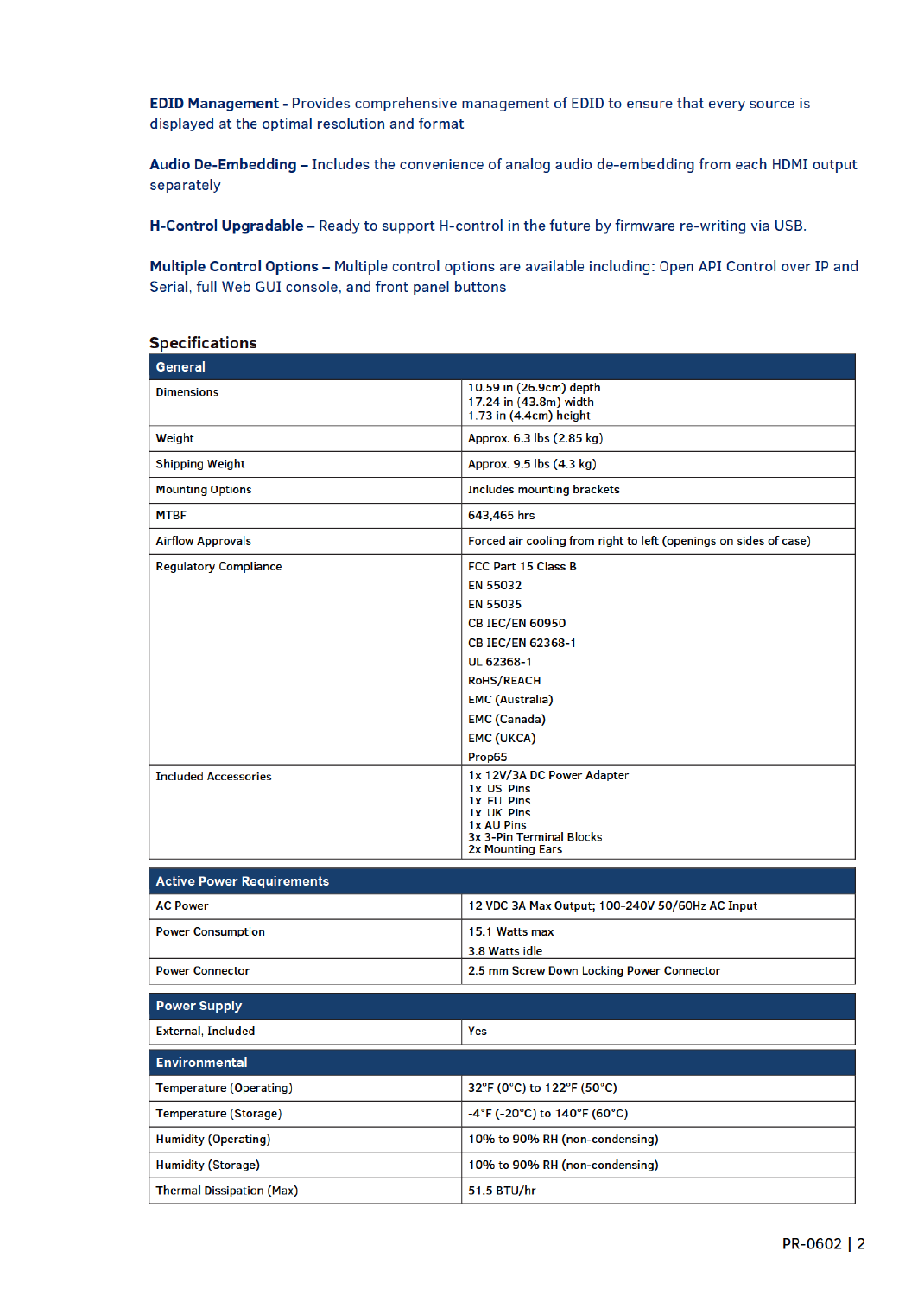| <b>Back Connectors</b>             |                                                                                                                                     |  |
|------------------------------------|-------------------------------------------------------------------------------------------------------------------------------------|--|
| <b>DC Power</b>                    | 2.5 mm Screw Down Locking Power Connector                                                                                           |  |
| <b>HDMI</b> Input                  | (6) HDMI Type A Port                                                                                                                |  |
| <b>HDMI Output</b>                 | (2) HDMI Type A Port                                                                                                                |  |
| LAN10/100 Ethernet Port            | RJ-45 Connector, TCP/IP Port                                                                                                        |  |
| <b>Analog Stereo Output</b>        | (2) 3 Position 3.5mm pluggable Phoenix Terminal Blocks                                                                              |  |
| RS-232 Port                        | (1) 3 Position 3.5 mm pluggable Phoenix Terminal Block                                                                              |  |
| <b>Controls and Indicators</b>     |                                                                                                                                     |  |
| <b>Ethernet Link/Act Indicator</b> | (1) Link/Activity LED (yellow) blinks when receiving Ethernet data<br>packets, one on Ethernet RJ-45                                |  |
| <b>Ethernet Speed Indicator</b>    | (1) Speed LED (green): ON when the connection speed is 100 Mbps<br>Ethernet connection and OFF when the speed is 10 Mbps            |  |
| <b>LCD Display</b>                 | Liquid crystal display (2 lines with 20 characters per line) indicates<br>current audio/video routing status and displays the menus |  |
| <b>Menu Navigation Pushbuttons</b> | $(1)$ Menu Button, $(1)$ Enter Button, $(1)$ + Button, $(1)$ - Button                                                               |  |
| <b>Switch Pushbuttons</b>          | (6) Input Buttons, (2) Output Buttons, (1) Take Button, (1) Cancel<br><b>Button</b>                                                 |  |
| <b>Matrix Switcher</b>             |                                                                                                                                     |  |
| <b>Video Switching</b>             | 6x2 audio and video matrix switching                                                                                                |  |
| <b>Video Inputs</b>                | (6) HDMI; supports HDMI/HDCP                                                                                                        |  |

| <b>VIDEO INDULS</b>    | (6) HDMI; SUPPORTS HDMI/HDCP                                                                                      |
|------------------------|-------------------------------------------------------------------------------------------------------------------|
| <b>Video Outputs</b>   | (2) HDMI; supports HDMI/HDCP                                                                                      |
| <b>HDCP Support</b>    | Yes: HDCP 1.4 and 2.2                                                                                             |
|                        | Key Management System for Fast Switching                                                                          |
| <b>EDID Management</b> | A preferred EDID can be selected for each input or any display EDID<br>can be mirrored to any input independently |

| <b>HDMI</b>                             |                                                                                                                                                                                                                                                                                                                                                                                                                                                                                                                                                                                                                                                                                                                                                                                                                                                                                                                                                                                                                                                                                                                                                                                                                                                             |
|-----------------------------------------|-------------------------------------------------------------------------------------------------------------------------------------------------------------------------------------------------------------------------------------------------------------------------------------------------------------------------------------------------------------------------------------------------------------------------------------------------------------------------------------------------------------------------------------------------------------------------------------------------------------------------------------------------------------------------------------------------------------------------------------------------------------------------------------------------------------------------------------------------------------------------------------------------------------------------------------------------------------------------------------------------------------------------------------------------------------------------------------------------------------------------------------------------------------------------------------------------------------------------------------------------------------|
| <b>Compatible Formats</b>               | HDMI, HDCP                                                                                                                                                                                                                                                                                                                                                                                                                                                                                                                                                                                                                                                                                                                                                                                                                                                                                                                                                                                                                                                                                                                                                                                                                                                  |
| <b>Signal Type Support</b>              | <b>HDMI</b>                                                                                                                                                                                                                                                                                                                                                                                                                                                                                                                                                                                                                                                                                                                                                                                                                                                                                                                                                                                                                                                                                                                                                                                                                                                 |
| <b>HDMI Supported Input Resolutions</b> | <b>VESA</b><br>640x480 @ 60, 72, 75, 85 Hz<br>720 x 400 @ 70, 85 Hz<br>800 x 600 @ 56, 60, 72, 75, 85 Hz<br>848 x 480 @ 60 Hz<br>1024 x 768 @ 60, 70, 75, 85 Hz<br>1152 x 864 @ 75 Hz<br>1280 x 768 @ 60 Hz, 75 Hz<br>1280 x 800 @ 60 Hz (Reduce Blanking)<br>1280 x 960 @ 60 Hz<br>1280 x 1024 @ 60, 75, 85 Hz<br>1360 x 768 @ 60 Hz<br>1366 x 768 @ 60 Hz (Reduce Blanking)<br>1400 x 1050 @ 60 Hz (Reduce Blanking), 75 Hz<br>1440 x 900 @ 60 Hz (Reduce Blanking), 75, 85 Hz<br>1600 x 900 @ 60 Hz (Reduce Blanking)<br>1600 x 1200 @ 60 Hz<br>1680 x 1050 @ 60 Hz (Reduce Blanking)<br>1920 x 1200 @ 60 Hz (Reduce Blanking)<br>1920 x 1200 @ 60 Hz<br>1920 x 1440 @ 60 Hz<br>2048 x 1080 @ 50, 60 Hz<br>2560 x 1440 @ 60 Hz (Reduce Blanking)<br>2560 x 1600 @ 60 Hz (Reduce Blanking)<br>3840 x 2160 @ 60 Hz (Reduce Blanking)<br><b>CEA Information Code (VIC) Formats</b><br>720 x 480i @ 59.94, 60 Hz<br>720 x 576i @ 50 Hz<br>720 x 480p @ 59.94, 60 Hz<br>720 x 576p @ 50 Hz<br>1280 x 720p @ 50, 59.94, 60 Hz<br>1920 x 1080i @ 50, 59.94, 60 Hz<br>1920 x 1080p @ 24, 25, 29.97, 30, 50, 59.94, 60 Hz<br>2560 x 1080p @ 50, 60 Hz<br>3840 x 2160p @ 24, 25, 29.97, 30, 50, 59.94, 60 Hz<br>4096 x 2160p @ 24, 25, 29.97, 30, 50, 59.94, 60 Hz |
| <b>Output Signal Type</b>               | <b>HDMI, HDCP</b>                                                                                                                                                                                                                                                                                                                                                                                                                                                                                                                                                                                                                                                                                                                                                                                                                                                                                                                                                                                                                                                                                                                                                                                                                                           |